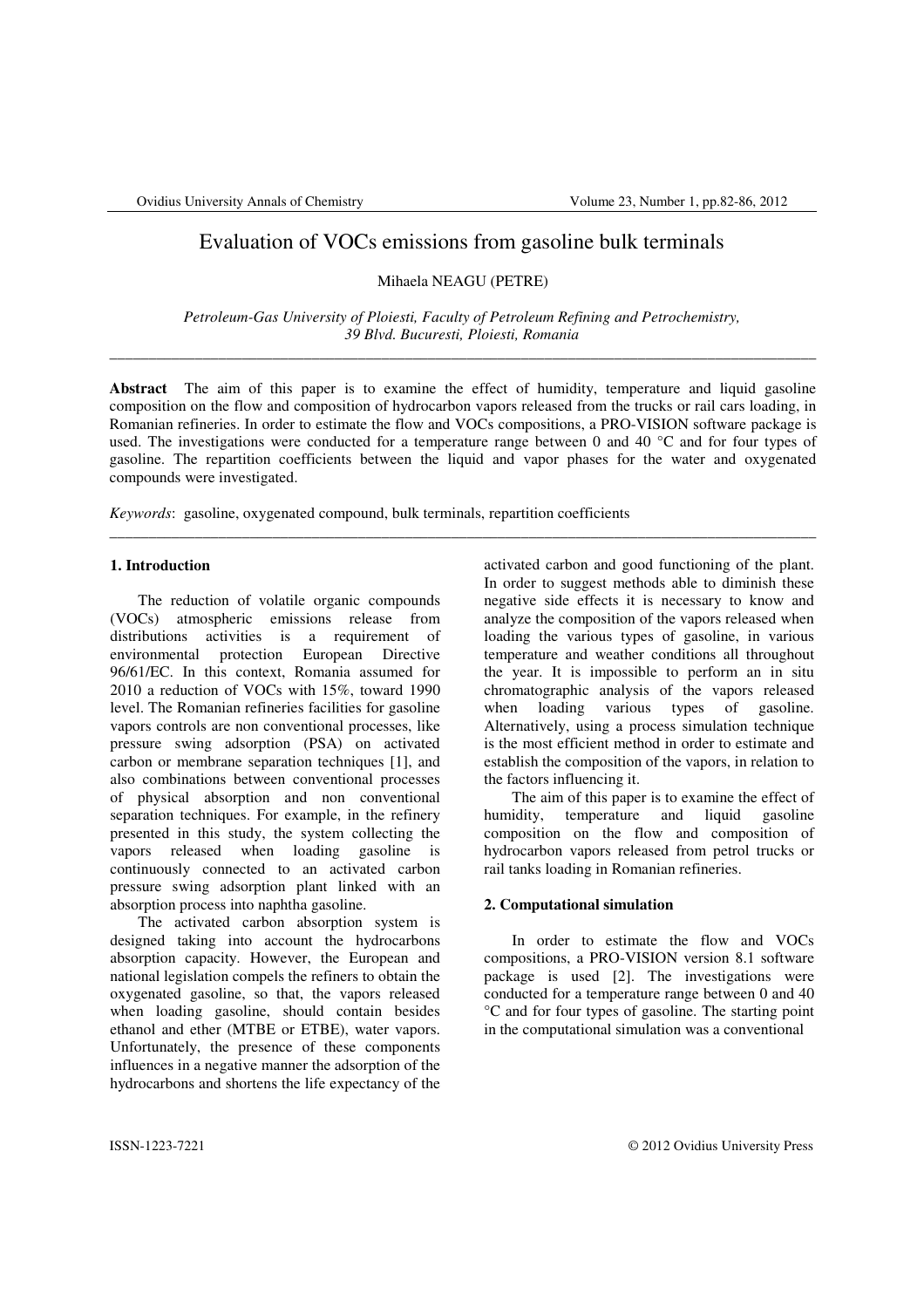

**Fig.1.** Diagram of the simulated process of loading gasoline into cisterns.

gasoline for which the components and composition was specified by chromatographic analysis. Next, from this standard gasoline, new type of gasoline were formulated: oxygenated with 4% vol. bioethanol, with 15% vol. MTBE, and finally, with 15% vol. ETBE. The trucks or rail tanks loading was simplified in simulation at an atmospheric equilibrium flash (F1) and the outlet composition of the vent stream is then computed using the UNIFAC-Lyngby thermodynamic equation [3, 4].

Taking into account that standard procedure requires that the loading degree should be max. 93% of the cistern's volume, calculations show the loading flow to be approximately 112m<sup>3</sup>/h. In Fig. 1. a diagram of the process is presented. As a result of the F2 flash simulation (representing a liquid-vapor phase equilibrium) we have obtained the air's saturated (equilibrium) humidity recorded at different temperatures. It wasn't taken into account rainy weather conditions and seasons.

## **3. Results and Discussions**

For each temperature and composition of the gasoline, we recorded the flow of released vapors, the water content and the gasoline flow, as seen in **Tables 1-4**.

The data recorded in Table 2 show a dramatic increase in the content of hydrocarbons and ethanol, increase that occurs for temperatures over 25°C.

This is explained by azeotropes formation between ethanol and light hydrocarbons.

**Table 1.** Simulation results for the loading process of standard gasoline

| O<br>Temp. | Total Hr.,<br>104.96 | $R_{\rm sol}$ | Ē<br>ś<br>g | Watervapor,<br>$%$ vol | Vapor flow,<br>្តិ៍ | gasoline flow<br>Loaded<br>្នឹ |
|------------|----------------------|---------------|-------------|------------------------|---------------------|--------------------------------|
| 0          | 14.1                 | 70.3          | 15.6        | 0.05                   | 83.46               | 111.99                         |
| 5          | 17.3                 | 67.4          | 15.2        | 0.09                   | 90.65               | 111.97                         |
| 10         | 20.9                 | 64.2          | 14.7        | 0.15                   | 99.07               | 111.95                         |
| 15         | 25.3                 | 60.4          | 14.1        | 0.25                   | 109.25              | 111.91                         |
| 20         | 30.3                 | 56.0          | 13.2        | 0.39                   | 122.00              | 111.86                         |
| 25         | 36.1                 | 51.0          | 12.3        | 0.58                   | 138.58              | 111.79                         |
| 30         | 42.6                 | 45.4          | 11.1        | 0.84                   | 161.16              | 111.69                         |
| 35         | 50.1                 | 39.1          | 9.7         | 1.17                   | 193.66              | 111.55                         |
| 40         | 58.4                 | 32.0          | 8.0         | 1.55                   | 243.91              | 111.32                         |

**Table 2.** Simulation results for the loading process of 4% vol. ethanol oxygenated gasoline

| Temp.C          | Total Hc.,<br>$9/6$ v $0$ | %wol<br>g, | $9/6$ vol<br>S, | <sup>O</sup> ovol<br>Water<br>vapor, | est d.10 de A<br>Ethanolin<br>$9/6$ v $0$ | Vapor flow<br>€<br>š<br>E | ក្ដី<br>gaso line<br>${\tt L}$ o aded<br>${\bf flow}$ , |
|-----------------|---------------------------|------------|-----------------|--------------------------------------|-------------------------------------------|---------------------------|---------------------------------------------------------|
| 0               | 13.8                      | 70.5       | 14.9            | 0.0044                               | 0.79                                      | 62.5                      | 112.0                                                   |
| 5               | 16.9                      | 67.4       | 14.6            | 0.0088                               | 1.10                                      | 71.9                      | 112.0                                                   |
| 10              | 20.6                      | 63.8       | 14.1            | 0.0170                               | 1.50                                      | 82.6                      | 111.9                                                   |
| $\overline{15}$ | 24.8                      | 59.6       | 13.5            | 0.0320                               | 2.03                                      | 95.1                      | 111.9                                                   |
| 20              | 29.7                      | 54.9       | 12.7            | 0.0582                               | 2.70                                      | 110.7                     | 111.9                                                   |
| 25              | 35.3                      | 49.4       | 11.7            | 0.1028                               | 3.55                                      | 130.9                     | 111.8                                                   |
| 30              | 41.7                      | 43.1       | 10.4            | 0.1762                               | 4.62                                      | 158.9                     | 111.7                                                   |
| 35              | 48.9                      | 36.1       | 8.9             | 0.2918                               | 5.93                                      | 200.8                     | 111.5                                                   |
| 40              | 56.3                      | 28.2       | 7.5             | 0.4625                               | 7.54                                      | 270.7                     | 111.2                                                   |

For this reason, a supplementary thermodynamic study has been performed, study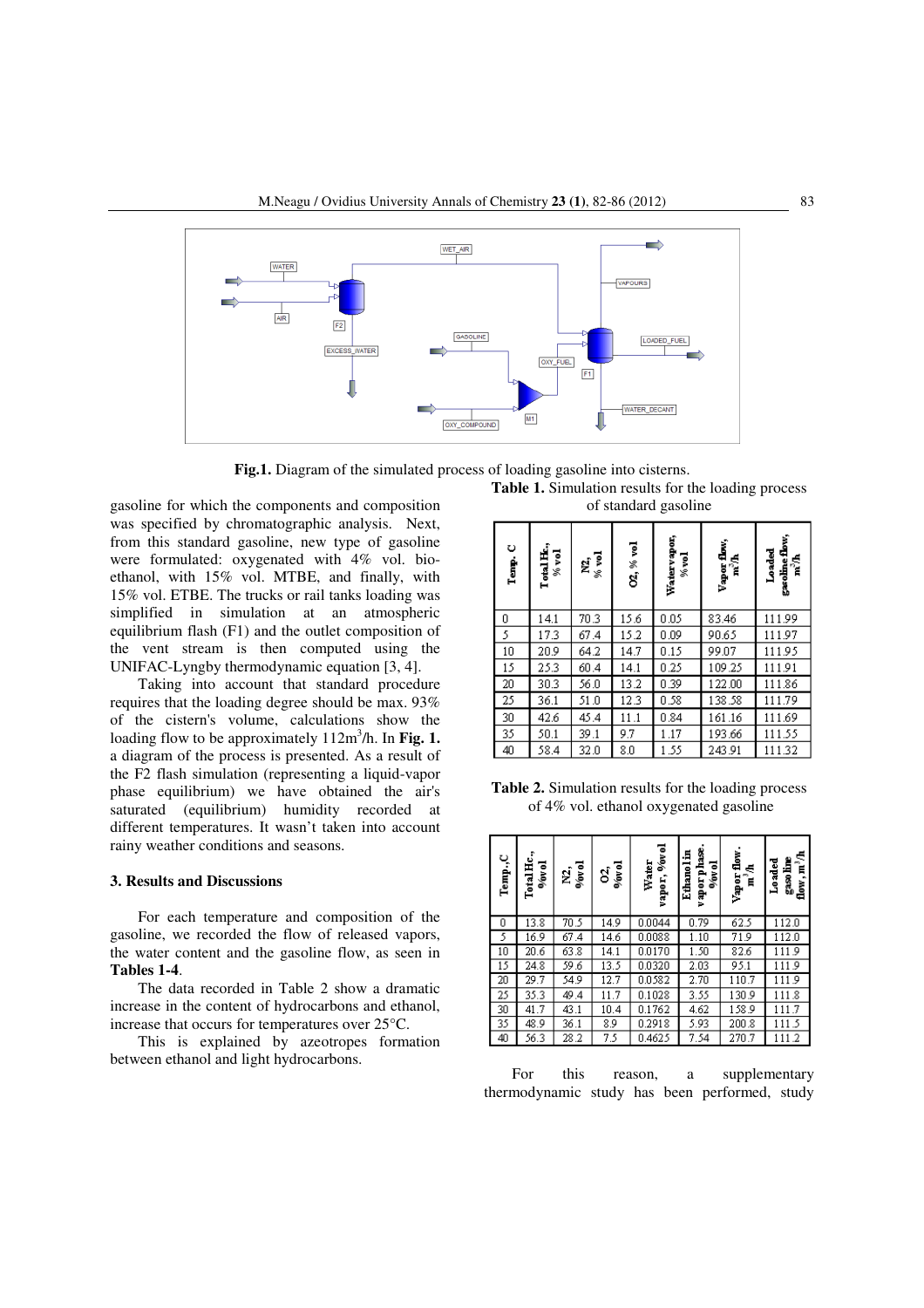which confirmed that i-pentane, l-pentene and npentane form with ethanol, minimum boiling temperature azeotropes.

**Table 3.** Simulation results for the loading process of 15% vol. MTBE oxygenated gasoline

| ပ<br>Temp., | Iotal Hc.,<br><sup>0/0 vol</sup> | $\mathbb{Z}$ , $\mathbb{Z}$ | %vol<br>S, | Water vapor<br>$9/6$ v $0$ | Ovo/<br>in vap<br>MTBE<br>phase, | Vapor flow,<br>Š.<br>E | gasoline flow<br>Loaded<br>ក់វា |
|-------------|----------------------------------|-----------------------------|------------|----------------------------|----------------------------------|------------------------|---------------------------------|
| 0           | 12.5                             | 70.3                        | 15.5       | 0.0062                     | 1.7                              | 81.5                   | 110.2                           |
| 5           | 15.3                             | 67.4                        | 15.1       | 0.0115                     | 2.2                              | 87.9                   | 111.9                           |
| 10          | 19.0                             | 64.1                        | 14.6       | 0.0210                     | 2.3                              | 96.8                   | 111.9                           |
| 15          | 22.3                             | 60.2                        | 13.9       | 0.0371                     | 3.5                              | 107.4                  | 111.9                           |
| 20          | 26.6                             | 55.7                        | 13.1       | 0.0640                     | 4.4                              | 120.7                  | 111.8                           |
| 25          | 31.7                             | 50.6                        | 12.1       | 0.1075                     | 5.4                              | 137.9                  | 111.8                           |
| 30          | 37.4                             | 44.9                        | 10.9       | 0.1760                     | 6.7                              | 161.6                  | 111.7                           |
| 35          | 43.8                             | 38.4                        | 9.5        | 0.2807                     | 8.1                              | 196.1                  | 111.5                           |
| 40          | 50.9                             | 31.1                        | 7.8        | 0.4330                     | 9.8                              | 250.7                  | 111.3                           |

**Table 4.** Simulation results for the loading process of 15% vol. ETBE oxygenated gasoline

| ပ<br>Temp., | Iotal Hc.,<br>$9/60$ ol | $\mathbb{Z}$ is an | $9/60$ ol<br>S, | Water vapor,<br>$9/0$ vol | %vol<br>ETBE in vap<br>plnse, | Vapor flow<br>€<br>ิ้≡ | a<br>B<br>Loaded<br>$\mathbf{n}^2\mathbf{\hat{n}}$<br>gasoline i |
|-------------|-------------------------|--------------------|-----------------|---------------------------|-------------------------------|------------------------|------------------------------------------------------------------|
| 0           | 12.4                    | 71.3               | 15.7            | 0.0108                    | 0.622                         | 80.4                   | 112.0                                                            |
| 5           | 15.2                    | 68.6               | 15.4            | 0.0200                    | 0.820                         | 87.2                   | 111.9                                                            |
| 10          | 18.4                    | 65.5               | 14.9            | 0.0360                    | 1.068                         | 95.1                   | 111.9                                                            |
| 15          | 22.2                    | 62.0               | 14.4            | 0.0630                    | 1.376                         | 104.3                  | 111.9                                                            |
| 20          | 26.5                    | 57.9               | 13.6            | 0.1070                    | 1.756                         | 115.9                  | 111.9                                                            |
| 25          | 31.6                    | 53.3               | 12.7            | 0.1770                    | 2.218                         | 130.6                  | 111.8                                                            |
| 30          | 37.3                    | 47.9               | 11.6            | 0.2846                    | 2.778                         | 150.2                  | 111.7                                                            |
| 35          | 43.8                    | 41.9               | 10.3            | 0.4447                    | 3.448                         | 177.5                  | 111.6                                                            |
| 40          | 51.0                    | 35.3               | 8.8             | 0.6715                    | 4.247                         | 218.4                  | 111.5                                                            |

From Tables 1-4 we may conclude that: as temperature increases, the concentration of hydrocarbons, water and oxygenated compounds in vapors increases at the level of polluted air. The highest content of water in the released vapors results when loading standard gasoline. This is normal, taking into account that in the case of oxygenated gasoline the highest degree of air humidity is absorbed in the liquid phase. It has been shown in different studies [5], that oxygenated gasoline with bio-ethanol has a higher degree of tolerance to water (their level of water retention is

more elevated) compared to the oxygenated gasoline with ethers. When analyzing gasolines with the same ether content, the differences in water content result from the structure of the ethers and from the strength of the hydrogen bonds. In the liquid phase, ETBE retains less water that MTBE. Thus, in the vapor phase, results more water (Table 3-4). The previous analysis, related to the liquid water phase (the gasoline loaded for transport) and in the vapor phase (polluted air with organic compounds) can be easily correlated to the water repartition between liquid and vapor phases. Taking into account the temperature and the type of gasoline loaded for transport, the water repartition coefficient between liquid and vapor phases has been calculated (**Fig. 2**).





From Table 1-4 we can conclude that the highest content of oxygenated compound recorded in vapors results when loading gasoline with MTBE. This was expected, because MTBE has the lowest normal boiling point (55.2°C) from all studied oxygenated compound (ethanol 78.32°, ETBE 72.8°C). Their vapor pressures are inversely proportional to their boiling points. The vapor pressures of the oxygenated compounds have a great influence on the volatility of the gasoline they substitute. In order to continue the list previously mentioned, the next oxygenated compound should be ETBE, if they are to analyze its concentration in the vapor phase. However, the vapor phase resulted from loading gasoline substituted with 4% volume ethanol, contains slightly more of the previously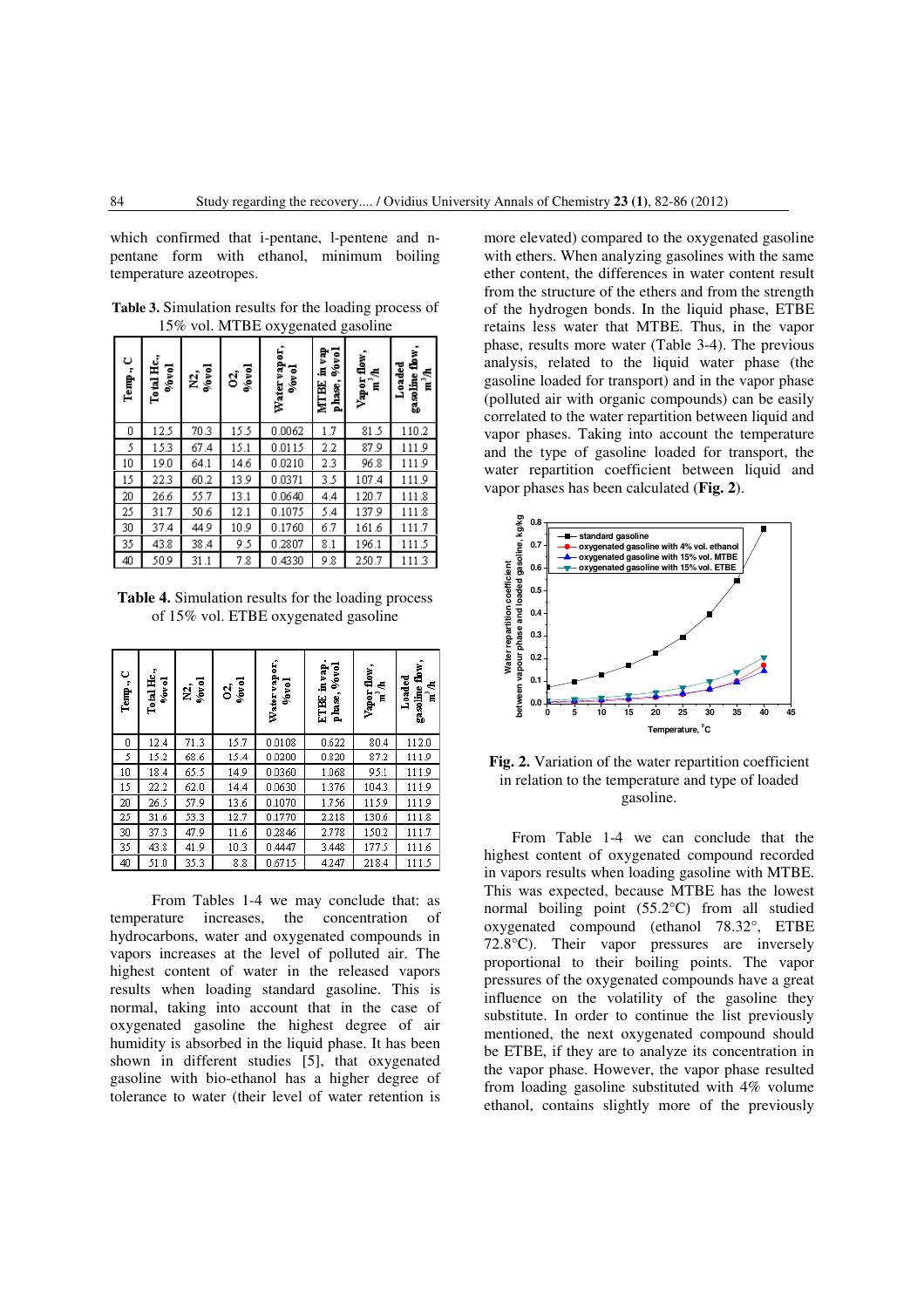mentioned substance that the vapor phase resulted from loading gasoline that show 15% volume ETBE. The explanation is that some hydrocarbons (ipentane, l- pentene and n- pentane) form minimum boiling point azeotropes (maximum vapor pressure), in the presence of ethanol. So, these azeotropes mixtures lead to an increase in the ethanol and hydrocarbons content in vapor phase. This behavior of gasoline with ethanol, compared to gasoline with ethers is even better illustrated with the help of the repartition coefficient of the oxygenated compound at the level of the two phases (**Fig. 3**).



**Fig. 3.** Variation of the repartition coefficient of oxygenated compounds in relation to the temperature and type of loaded gasoline.

Regarding the content of hydrocarbons in the polluted air, we can say that the hydrocarbons which show normal boiling points in the studied temperature range will release a higher quantity of vapors. As we have shown above, in the case of hydrocarbons-ethanol, azeotrope mixtures that have boiling temperature between 15°C and 40°C, the quantity of hydrocarbon and ethanol vapors released is higher than the quantity of vapor resulted in the case of hydrocarbons- ethers non-azeotrope mixtures (**Fig. 4**).



**Fig. 4.** Variation of vapor hydrocarbons composition, with temperature.

At the end of this study, we can show the vapor flow variation in relation to temperature and chemical composition of the loaded gasoline (**Fig. 5**).

Figure 5 shows that the vapor flow increased with temperature. The vapor flows (and composition) are influenced greatly by the type of oxygenated compound found in the loaded gasoline. The highest vapor flow recorded at the temperature of 40°C, is obtained in the case of oxygenated gasoline with 4% volume ethanol. In a decreasing sequence, the vapor flow resulted from loading gasoline with MTBE, is justified by the high volatility of MTBE, compound which has the tendency to be highly released in the vapor phase.



**Fig. 5.** Variation of vapor flows released in gasoline loading operations, with temperature.